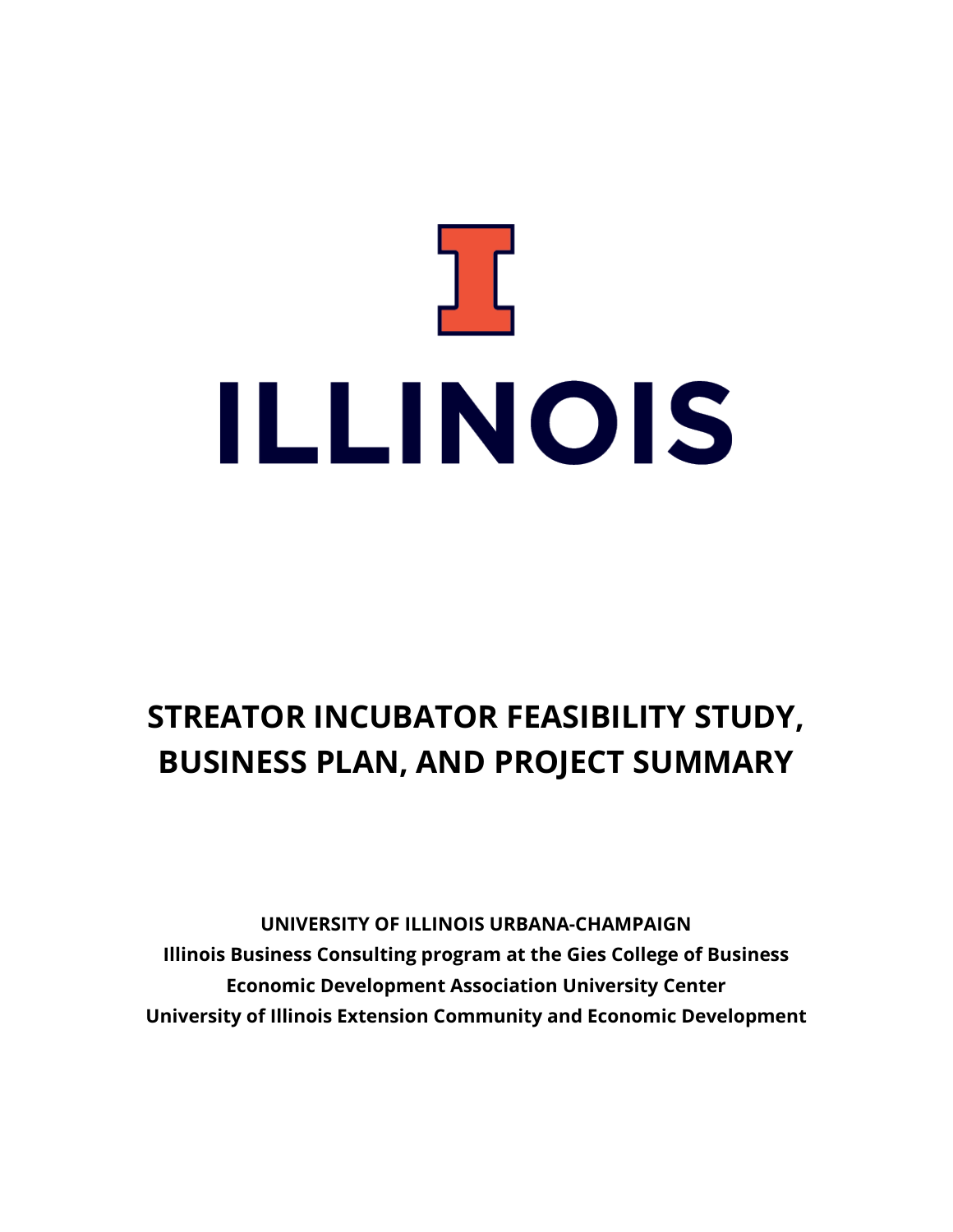### **Background**

The Streator Incubator Feasibility Study was conducted during the 2020 spring semester by students in the Illinois Business Consulting (IBC) program at the University of Illinois Gies College of Business, with support from the Economic Development Association (EDA) University Center and University of Illinois Extension Community and Economic Development.

The analysis and evaluation (with recommendations) of the current incubator and its operations was conducted through key informant interviews of tenants, community members, and similar incubator sites in Illinois and surrounding states. Additional insight was gathered through an online survey distributed through organizations in both Livingston and LaSalle Counties to assess public opinion of the facility and operations. Due to the Illinois Governor's stay-at-home order, the in-person surveys which were planned for community events and businesses did not occur. However, ideas from the online survey were factored into recommendations.

Additional programming insight was garnered through benchmarking current operations against other community incubators. *Best Practices in Rural Business Incubation,* a 2013 publication from the National Business Incubation Association, provided insights across many different domains of practice such as governance, staffing, selecting clients, serving clients, marketing and public relations, incubator finances, graduation, measuring impact, and environmental impacts. Many of the Streator Incubator operations were reviewed through this lens.

The analysis included an assessment of the existing operations and financials as well as a market analysis to examine demands and feasibility for specific startup companies to justify an expansion and renovation of the existing building. The evaluation also included an assessment of the current funding arrangements and an assessment (with recommendations) of the cost and potential economic impact of implementing the project, including staffing and equipment needs.

# **Project Team**

*Illinois Business Consulting (IBC)* is the largest professionally managed, student-run university consulting organization in the country. Housed in the Gies College of Business at the University of Illinois, IBC provides students with real-world projects while helping clients address challenges and identify opportunities. IBC conducts more than 50 projects every year with Fortune 100, mid-sized and startup companies and nonprofit organizations. Since 1996, Illinois Business Consulting has conducted approximately 1,500 projects for over 800 clients. IBC was guided by the University of Illinois EDA University Center and University of Illinois Extension Community and Economic Development program.

The *University of Illinois EDA University Center* was established in 2012 to promote and foster entrepreneurship in Illinois – focusing south of Interstate 80. The Center's mission is to create a growing pipeline of long-term innovative and vibrant business activity within the region through entrepreneur education, startup and small business assistance, and incubation growth and support. The Center has engaged with several rural Illinois communities to network and provide technical assistance and support for incubator or economic development efforts.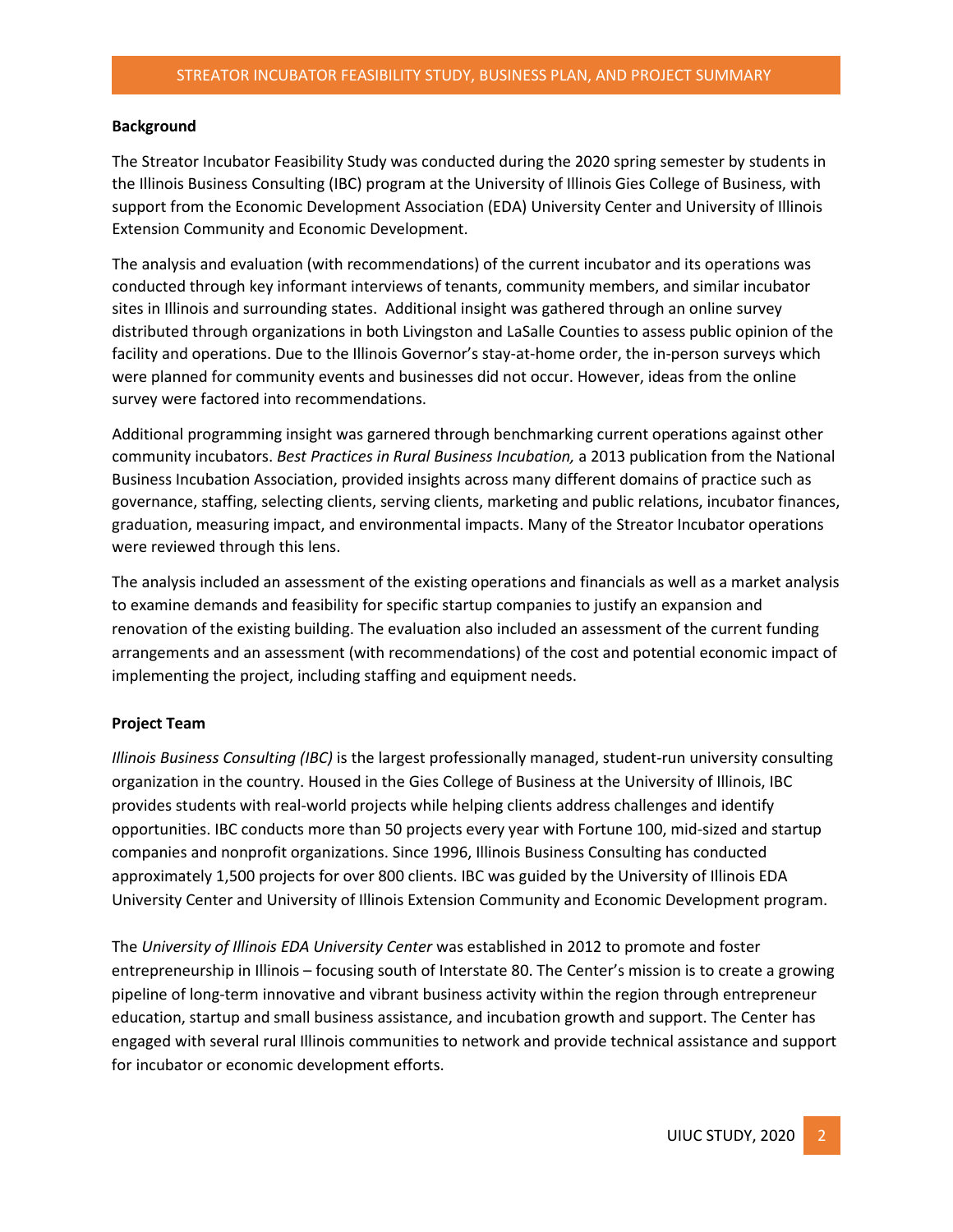### STREATOR INCUBATOR FEASIBILITY STUDY, BUSINESS PLAN, AND PROJECT SUMMARY

The University of Illinois EDA University Center provided technical assistance and recommendations on incubator development and best practices including operations, management, and financial structure. Expertise is provided by leaders associated with the University of Illinois Department of Urban & Regional Planning, EnterpriseWorks Technology Incubator, Research Park, and Office of Technology Management. The Center also provided creative and graphic design services provided by student interns (to include in project presentations, future funding proposals, etc.).

The *University of Illinois Extension Community and Economic Development team* helps community leaders, residents, and communities build capacity to make timely and effective decisions, to use information wisely, and to engage the entire community in working together better. The mission of the University of Illinois Extension Community and Economic Development (CED) team is to help communities drive creative and informed decision-making that enhances their quality of life. CED Extension Educator Kathie Brown, housed in the unit serving Fulton, Mason, Peoria, and Tazewell counties, offers regional expertise on economic status, economic development, and industries in and around Streator through the University of Illinois Extension unit serving Bureau, LaSalle, Marshall, and Putnam (BLMP) counties and the Extension unit serving Livingston, McLean, and Woodford (LMW) counties. County Directors, Jill Guynn (BSMP) and Bobbie Lewis-Sibley (LMW) provided support to the project.

University of Illinois Extension provided technical assistance and recommendations on community needs assessments, conducting field research, identification of community case studies and support in conducting key informant interviews. Along with the EDA Center, Extension participated in weekly meetings as advisors to the student IBC team and Streator Incubator client.

#### **Findings and Recommendations**

The strategic vision of the Streator Incubator is to assist small businesses grow and provide facilities to benefit the local community. The primary purpose of the incubator is to provide low-cost business incubation and acceleration services to start-ups and entrepreneurs and help them be successful in their business market. Streator Incubator provides stable facilities and diverse resources depending on small business needs. The incubator's primary function is helping the small business to grow in the creation of commercially viable products and services.

The Streator Incubator study documented a significant economic impact of \$1,500,000 in 2016 for the regional economy. The economic impact reflects both direct and indirect economic contributions of businesses in the incubator. The return on investment in the incubator has been significant and speaks to the importance of investing in small business growth and development. The research conducted focused on enhancement of services that can create even greater returns on investments.

Using information gathered through interviews and case studies, a series of operational and marketing initiatives were identified to optimize its facilities, improve the tenant experience, and increase awareness of the incubator within the region it serves. Three core problems were identified**: low utilization of space, weak brand identity,** and **lack of a marketing plan**.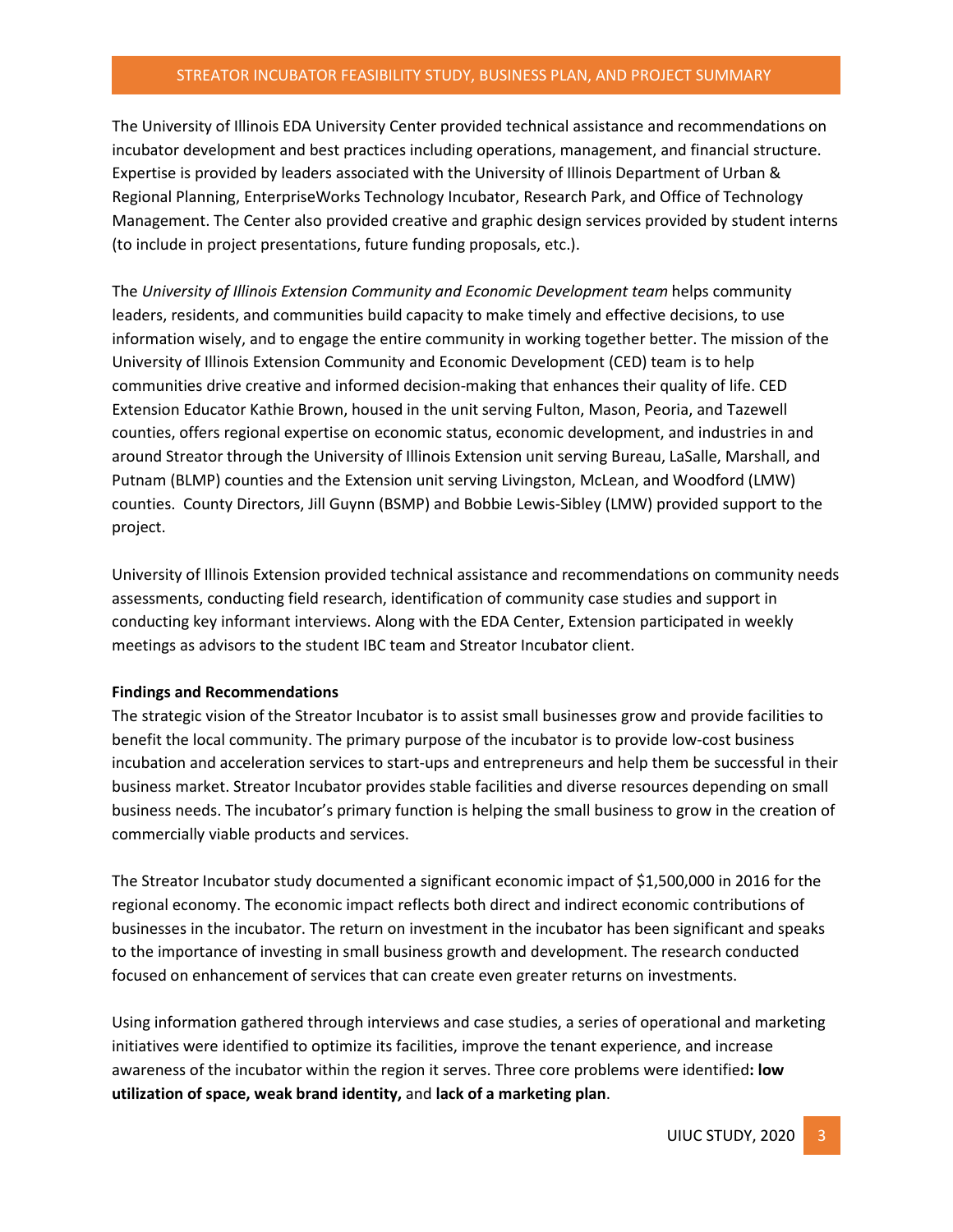# STREATOR INCUBATOR FEASIBILITY STUDY, BUSINESS PLAN, AND PROJECT SUMMARY

New initiatives were explored to enhance utilization of the space and enhance financial returns, including enhanced kitchen facilities, networking and educational programming, light manufacturing, coworking space, 3-D printing, and other makerspace programming and equipment. These activities were highlighted as opportunities through interviews and surveys to enhance the value proposition for the incubator. National reports and case studies also point to these strategies as ways to increase tenant and incubator profitability.

Community surveys and key informant interviews revealed a general lack of awareness of the Streator Incubator and its contributions to small business development in the region. Tenants, especially, were concerned about the lack of visibility and coordinated marketing plan. While this has been a recognized need, staffing has been a barrier to implementation. The report offers suggestions for providing additional staffing that would accommodate new marketing, programming, and enhanced utilization of the space. Each of these initiatives are designed to create interest and contribute to a thriving entrepreneurial scene for the Streator region.

The product and end goal of a business incubator is to help local entrepreneurs build their business, graduate from the incubator, and successfully integrate into the local economy. The study highlights new ways this incubator can offer benefits to startup business owners in the form of equipment, office and manufacturing space, advertising, and public promotion. The added value is to gather tenants and resources to create a synergy of ideas and a shared cost structure to allow tenants access to these services at a lower price.

Apart from tenants, the Streator Incubator can provide community benefit by offering services to the community, including training, educational services, and community events. This will help create an atmosphere of entrepreneurship, create interest in the Streator Incubator and help attract tenants.

Completion of this planning process created a great opportunity for learning. Members of the Streator Incubator Board and others discovered a great deal of practical ideas for enhancing incubator services that will strengthen new business startups in both Livingston and LaSalle Counties. Most of all this work helps to ensure that that the information needed to pursue both federal and state grant funding opportunities is in hand.